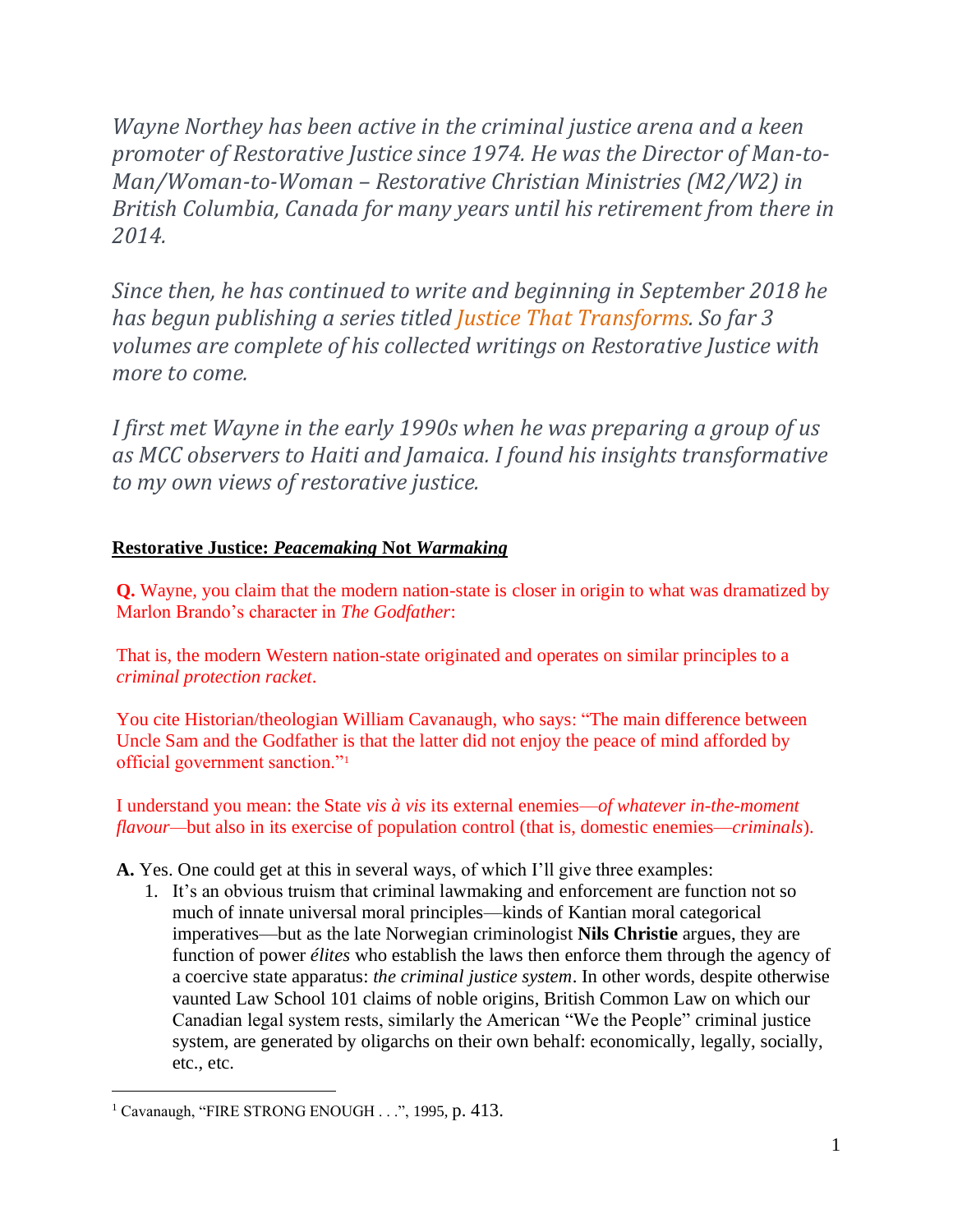**Professor Vern Redekop**, drawing on anthropologist **René Girard**, refers to such systems as societal *scapegoat mechanisms* by which the select few are prosecuted/persecuted on behalf of the many. I shall return to that.

2. Limiting the response to North America, in our pre-colonial histories and since, when America in 1796 became the first modern democracy, and Canada became one after Confederation in 1867, neither started out with embrace of anything even close to lawmaking along the lines of universal moral principles and human rights. The legacy of this vicious reality has confronted us—worldwide!—with renewed vigour in enormous groundswells of protest ever since the murder of George Floyd. Two of myriad examples are slavery laws from pre-Republic times in the United States enforced by brutal slave patrols—and incidentally they were in part the origin of American policing; the wrongful execution of *Métis* leader Louis Riel in Canada. A politician touting "Law and Order" begs the question: *Whose Law? What Order(s)?* And a "criminal justice system" begs the questions: *Whose justice? What kind of "justice"?*

A great book by Canadian/American activist, author and filmmaker **Astra Taylor** has an arresting title that puts the point home: *Democracy May Not Exist, but We'll Miss It When It's Gone.*

3. Noted 20th -century American sociologist **Charles Tilly** in "War Making and State Making as Organized Crime" **<sup>2</sup>** posits an irrefutable maxim:

If protection rackets represent organised crime at its smoothest, then war risking and state making—quintessential protection rackets with the advantage of legitimacy—qualify as our largest examples of organised crime.

Drawing mostly on Western European history, he continues:

This essay, then, concerns the place of organised means of violence ["protection rackets"] in the growth and change of those peculiar forms of government we call national states: relatively centralized, differentiated organizations the officials of which more or less successfully claim control over the chief concentrated means of violence within a population inhabiting a large, contiguous territory (p. 170).

Not unrelated, famed psychiatrist Karl Menninger in 1966 wrote *[The Crime of](https://www.goodreads.com/book/show/42643.The_Crime_of_Punishment)  [Punishment](https://www.goodreads.com/book/show/42643.The_Crime_of_Punishment)* <sup>3</sup>—a book that has stood the test of time—claiming punishment in the United States is hugely disproportionately meted out by white *élites* to lower classes and minorities; and is greater annually in commission of crimes *against* prisoners than the sum total of crimes committed by all criminals in prison. Hence "the crime of punishment". Or in **Jeffrey Reiman**'s telling book title: *[The Rich Get Richer and](https://www.amazon.ca/Rich-Get-Richer-Poor-Prison-ebook/dp/B01MQH900G/ref=sr_1_1?dchild=1&keywords=the+rich+get+richer+and+the+poor+get+prison&qid=1601182435&sr=8-1)* 

<sup>2</sup> Tilly, 1985, pp. 169, 170.

<sup>3</sup> Menninger, *Crime*, 1966/1977.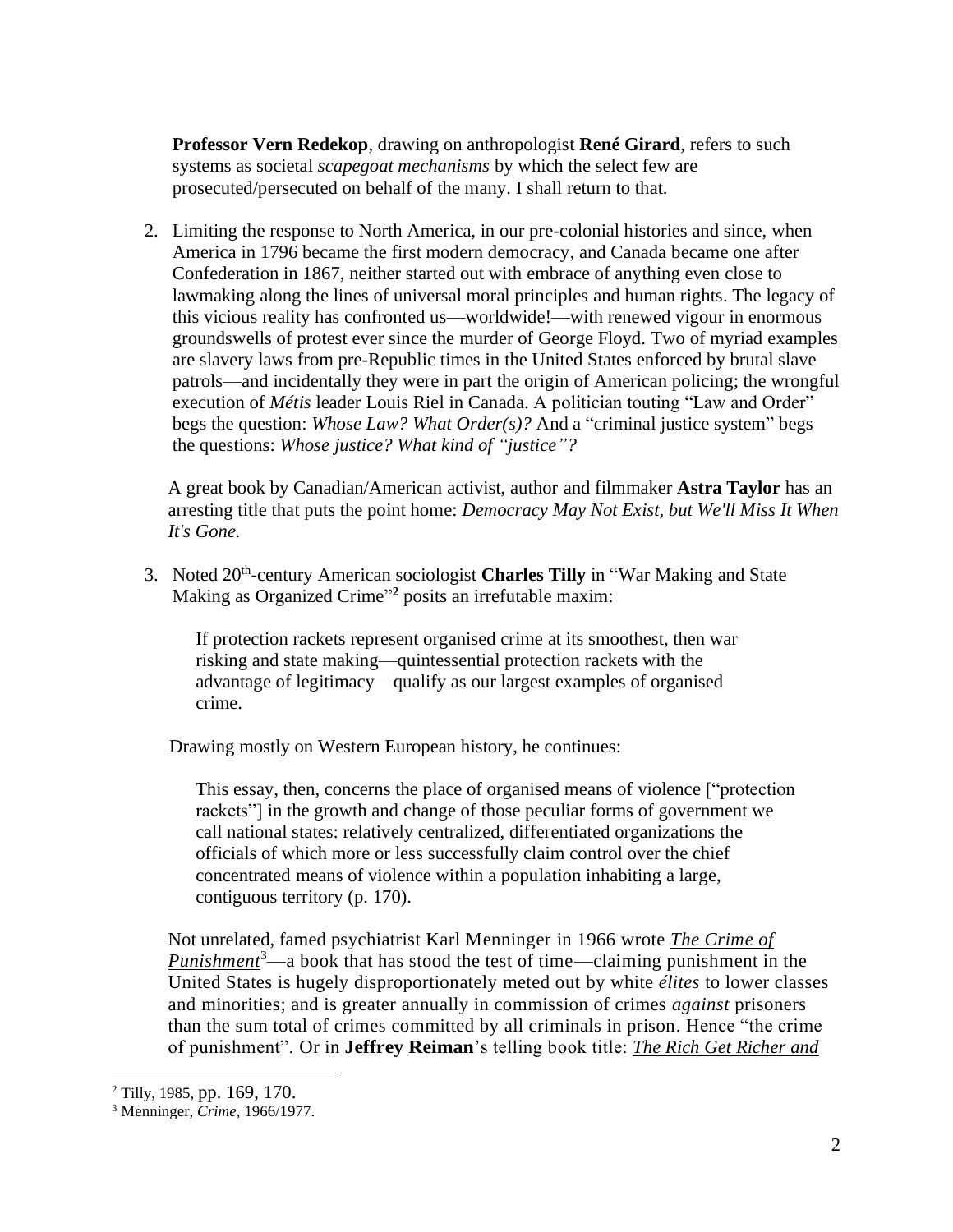### *[the Poor Get Prison: Ideology, Class, and Criminal Justice](https://www.amazon.ca/Rich-Get-Richer-Poor-Prison-ebook/dp/B01MQH900G/ref=sr_1_1?dchild=1&keywords=the+rich+get+richer+and+the+poor+get+prison&qid=1601182435&sr=8-1)<sup>4</sup>* .

**Q.** In reviewing your bio, I note that your university education was in French and German literature, on your way to becoming a high school languages teacher. But you rerouted and had life-changing experience in West Berlin, Germany, I'm assuming similar to what we read in your novel, *Chrysalis Crucible.* You completed of an undergraduate degree, then returned to Canada and graduated with your Masters in Theological Studies at Regent College, Vancouver.

Nothing in those studies pointed to a subsequent 40-year career in the Canadian criminal justice system, or your continued involvement since retirement six years ago.

A "funny thing must have happened on the way to the forum" as it were. What altered your life course?

**A.** After completion of seminary studies, I was heading towards mission work with an agency in Bogotá Colombia. But a piece of correspondence, a plane turned back to Vancouver from Seattle due to fog, and a friend on that plane (a story to tell sometime), saw me begin working instead in 1977 with a brand new (1975) mediation program in Kitchener under Mennonite Central Committee Ontario. I became its second Director. No one knew then that the "Victim Offender Reconciliation *Project*"—so-called at first since this was a tentative novel venture in Canadian criminal justice—would eventually become the most replicated mediation program in the world! And it became central to the launching of a new eventually worldwide phenomenon: **Restorative Justice.**

At Regent College I had learned the importance of thinking through one's vocation *Christianly*. In pursuing that in practice, thought and writing with reference to *criminal justice*, I quickly discovered that as "all roads lead to Rome", so all justice theology—*theo*, God; *logical*, thought/word about God—leads to the very centre of God's heart!

**Q.** Let's retrace our steps to the beginning of this discussion—that Western nation-building was function of profound violence, you often use two key phrases:

• "The domination system" and "scapegoating violence." I recognize the voices of Walter Wink and Rene Girard there.

Just to unpack those for those listening, first—**Walter Wink** claimed that all Western nation-states participate in a *domination system*—he called this the very "*ethos of Western civilization.*"

• Second, anthropologist **René Girard**, the father of mimetic theory, taught that the founding moment of ALL cultures is *scapegoating violence*.

With that in mind, can you share what presented early on in your growing understanding of criminal and restorative justice?

<sup>4</sup> Reiman, *The Rich Get Richer*, 2016.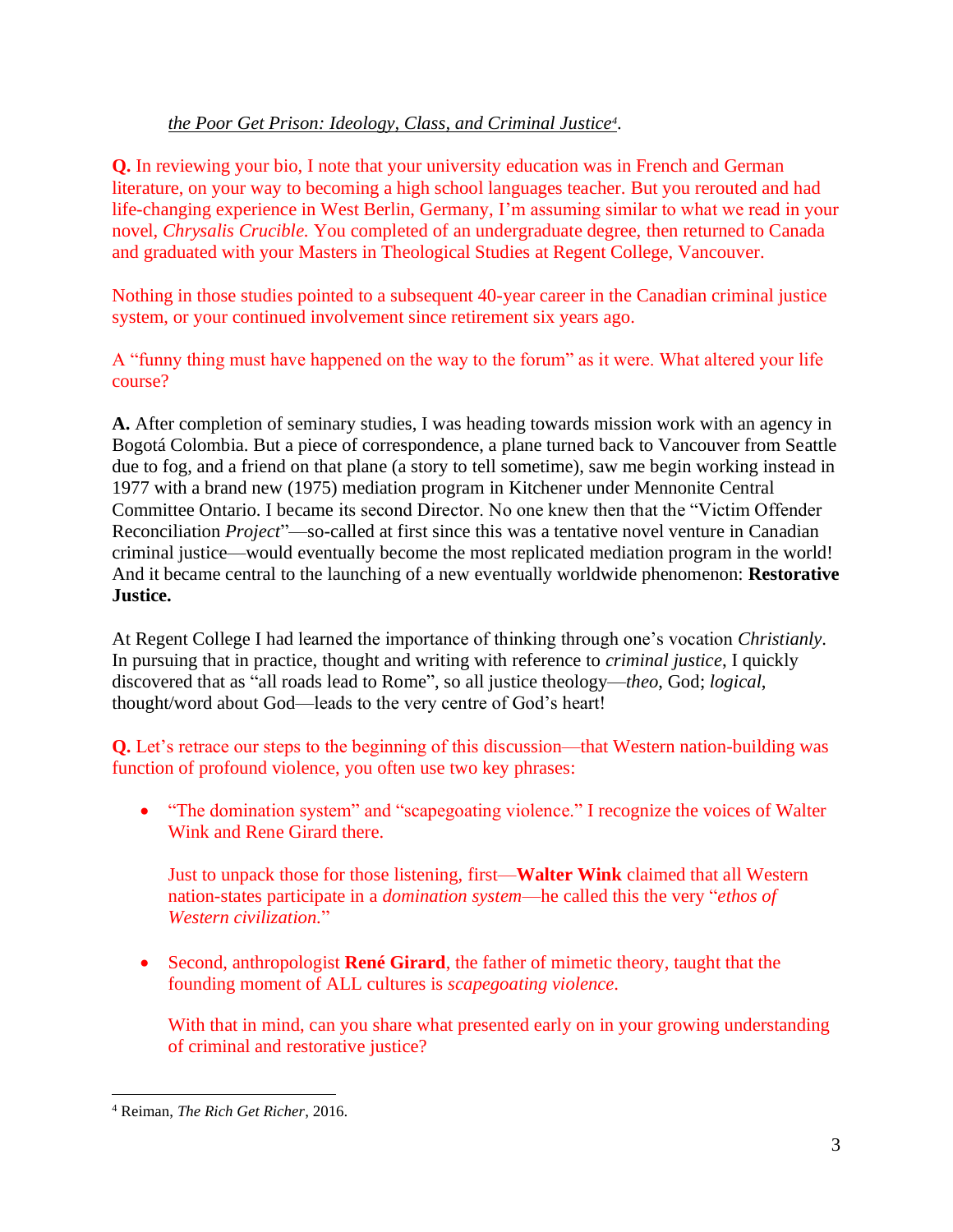**A.** When I first was merging into what became the new Restorative Justice field, after having become almost a half century ago—in 1974—while at Regent College, a volunteer visitor of prisoners in the provincial criminal justice system of British Columbia, Canada, there was soon enough *emerging* awareness of many problems in contemporary Canadian criminal justice practices—and by extension in Western criminal justice jurisdictions.

I'll sketch out a few of them in a moment. And, not a great deal has changed since!

*A quick word though about terminology*: there has been in Canada a conscious rejection of the word "victim" in favour of "*those harmed by crime*" or the like, thereby putting the emphasis rightly on the perpetrator and removing any sense of culpability of the other. My wife works in an End Abuse Program that refers to women *not* as **victims of abuse**, *rather* as **women in abusive relationships**. The difference though subtle leaps out! **Charles Thornton** incidentally in Washington DC likewise has taught us to no longer use the terms "ex-prisoner", "ex-con", rather "*returning citizen*". *Nomenclature is important!*

## **Those Harmed By Crime: The Orphans of Justice**

*In answer to your question now*: *first*, there was initially the problem that those harmed by crime felt they were—in advocate **Jerry Armenic**'s words—the "orphans of justice." 5

Several needs had begun to be identified, and of course continue so to the present, that can be summed up in *the profound need for an experience of fundamental justice. There was a need somehow to set thingsright; to regain a sense of power over one's life; to move on.*

But the Western system of law was for centuries *never* designed to deliver such—and though much improved across Canada through Police Victim Services and other initiatives, criminal justice systems at best still significantly underserve the needs of those harmed by crime.

The entire orientation of the system was and far too often is towards a kind of games-playing, where rules, precedents, and 'process' were *all-important*; *human relationship values at best secondary*. American **Justice Oliver Wendell Holmes** a century ago once responded to a friend's admonition to go and do justice, with the words:

I don't *do justice*, I simply play the game according to the rules.

But one always has to ask: *Whose justice? Whose rules? Whose laws? Whose order(s)?*

And all the essentially *human dimensions* of Western jurisprudence were squeezed out in favour of rules and gamesmanship. Generally, the professional players judges, lawyers, police, etc.—are bereft, one might say, of any "bedside manners" because the entire justice system edifice from Law School to police to prison and

<sup>5</sup> See Armenic 1984, who first coined the phrase.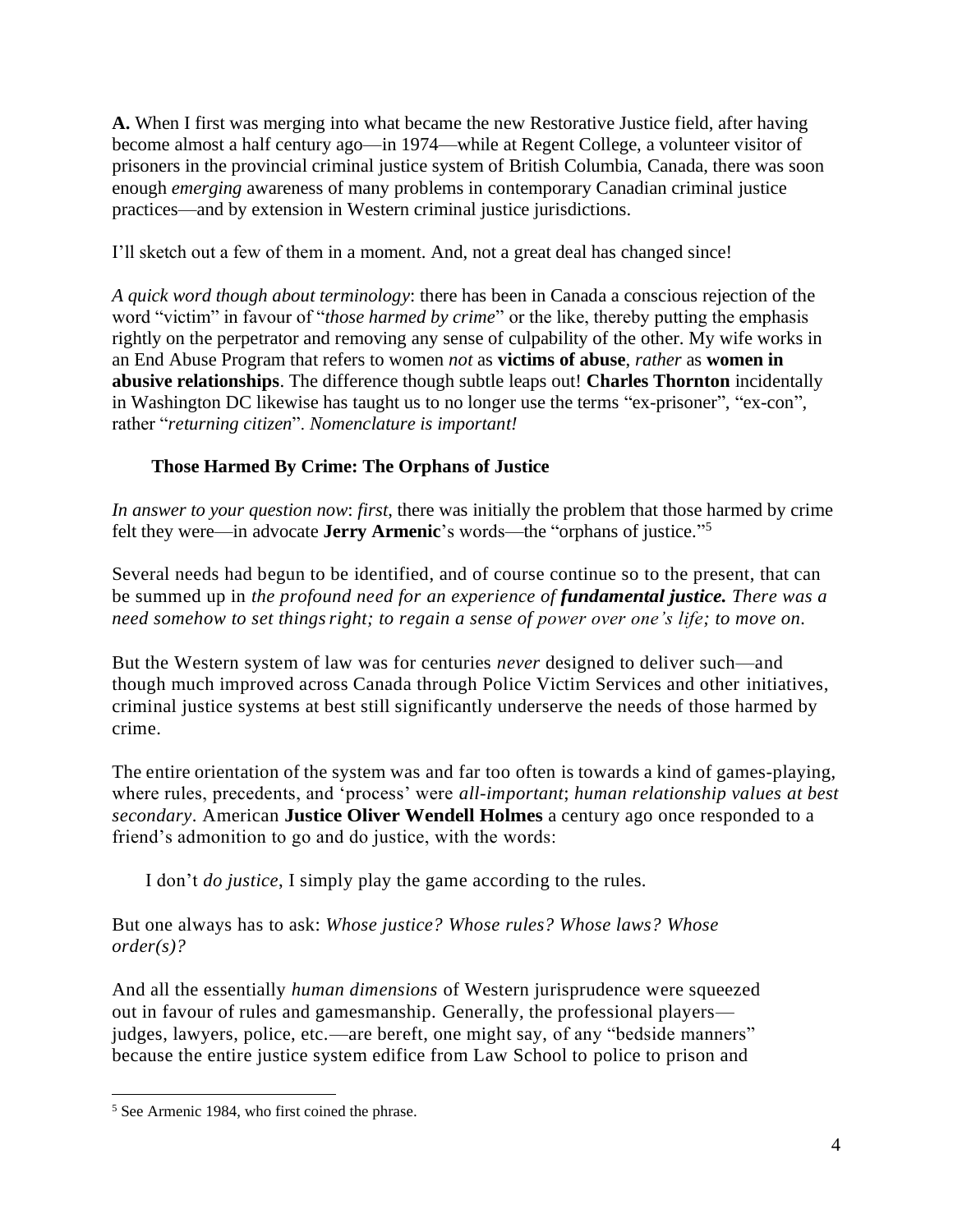back again is, by this standard, still largely, simply put, *inhuman*.

### **Those Doing Harm: Focus on Their Punishment**

*Second*, the system was also not working for *those doing harm.*

In my personal interactions since1974 with hundreds of those who harm others, that is from nearly fifty years of professional and volunteer work in the prisons, prisoners consistently expressed largely a sense of injustice at the hands of the 'system'. Most in my experience admitted their own guilt, but it was a case of invoking the old adage:

*Two wrongs do not make a right*.

To repeat: psychiatrist Karl Menninger's 1966 book and title *[The Crime of Punishment](https://www.goodreads.com/book/show/42643.The_Crime_of_Punishment)*<sup>6</sup> was a broadly apt statement of their case.

*The State's duty had been for centuries to inflict pain at a profoundly impersonal and punitive level*. Criminologist **Nils Christie** wrote that Western state law was essentially 'pain-law', concerned primarily with 'pain delivery' just like 'milk delivery', to which his response was:

### *Dreadful!*<sup>7</sup>

But the issue went deeper still. Those doing harm were often mystified by the entire process. Clear perceptions were that unfortunately he/she had been caught, and the *eye-for-an-eye*  model (as mistakenly understood from the biblical precept<sup>8</sup>), had made justice predominantly '*tit for tat*', that is: *retributive* and *punitive*: *societal vengeance strictly exacted like Shakespeare's "pound of flesh"*. To begin with, the perpetrator *rather* needed at minimum to demonstrate *accountability for harm done* for which there was no mechanism. Then so much more was needed such as confessions of guilt to those harmed, and a genuine prospect of reintegration into society for the victim and offender . . .

#### **Community and Conflict/Doing Justice Stolen**

*Third*, the impacted community needed to take back its own conflict—and justice-doing. *Not vigilante justice* and worse like the "Proud Boys" we've been hearing of, rather one designed to help society heal.

Communities were traditionally often left with little sense of safety or reassurance in the wake of crime. As well, as Nils Christie puts it: *conflict or doing justice in Western Law long since had been stolen from the community.*

<sup>6</sup> Menninger, 1966/1977.

<sup>7</sup> Christie, *Limits*, pp. 15, 16 and 18.

<sup>&</sup>lt;sup>8</sup> I spent an entire career writing and presenting about this. Please see the series being published (three books in 2018) of my writings titled: *[Justice That Transforms](https://waynenorthey.com/justice/justice-that-transforms/)*.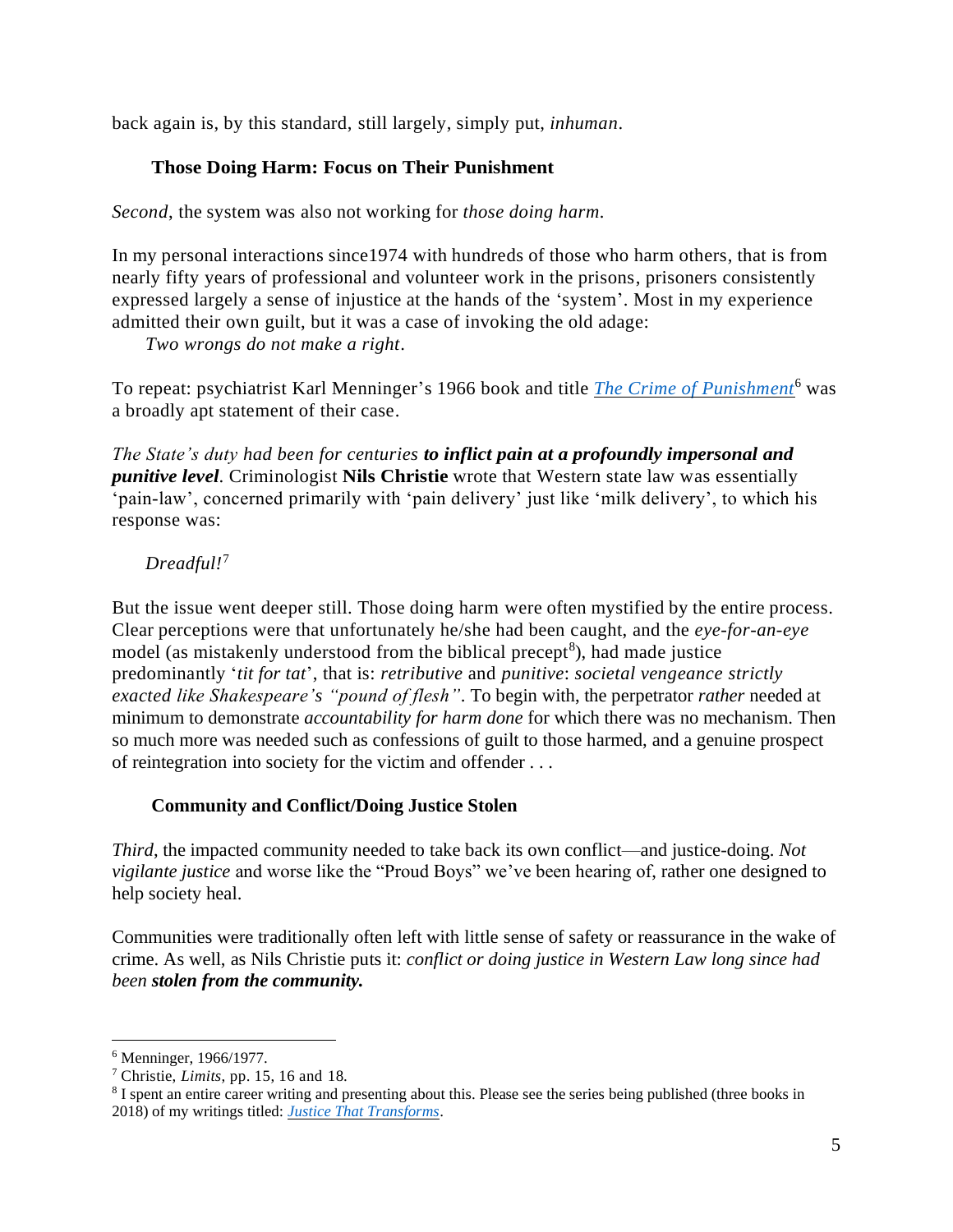Crime was defined in terms of 'lawbreaking'—*a breach of rules and regulations* set by the state—not in terms of a *break in relationships between persons*, healing of which the community was often best equipped to take at least some significant initiative.

# **The Penitentiary: Failed Experiment**

*Finally*, the system was not working *vis à vis* its many attempted *prison reforms.* Soon after the **Philadelphia Walnut Street Jail** was repurposed as the first ever *penitentiary* in 1790, the deep psychic harm done to its cloistered occupants became everywhere evident. Despite this, *the penitentiary model quickly also became the widest used tool of crime control in the world.* In the United States, as detailed by Nils Christie, crime control became a *pervasive industry*<sup>9</sup>, whose human 'products' were consequently deeply psychologically scarred. The classic book on this was by postmodernist **Michel Foucault,** first published in French in 1975; in English that same year as: *[Discipline and Punish: The Birth of the Prison](https://www.amazon.ca/Discipline-Punish-Prison-Michel-Foucault/dp/0679752552/ref=sr_1_1?dchild=1&keywords=Discipline+and+Punish%3A+The+Birth+of+the+Prison&qid=1596520069&sr=8-1)*.

**Q.** OK. But to play Devil's advocate: we all live in nation-states, and lots of crime gets committed. What do you think the state should do instead of deploying retribution in response to crime through its criminal justice system—or perhaps more accurately, its penal system?

**A.** Certainly one duty of the state is protection of its citizens from harm. And, as far as it goes, that's a good "protection racket" for the state to be in. Obviously the Godfather's response is the opposite of the ideal!

But let me respond with a little bit of history; then back to **René Girard** with a little bit of anthropology.

### **State versus Community/Biblical Justice**

There has been a longstanding dialectic between state and community justice stretching back to the near east in ancient times. The Babylonian Code of Hammurabi of about 1754 BC, for instance, codified much community justice; though it came out smelling of state law.

Biblical justice though tended to transform even state law into community justice, with a unique emphasis upon covenant. It was what Martin Luther King Jr. understood when he would say, "*The arc of the moral universe is long, but it bends toward justice*."

At its high point, biblical justice and peace *kiss* each other according to Psalm 85:10. Listen to the passage to verse twelve according to *The Voice*, with the transliterated Hebrew added:

Unfailing love and truth have met *on their way;*

righteousness (*tsedeq*) and peace have kissed one another.

<sup>11</sup> Truth will spring from the earth *like a plant,*

and justice (*tsedeq*) will look down from the sky.

<sup>12</sup> Yes, the Eternal will plant goodness *in the earth,*

<sup>9</sup> See Christie, 1995.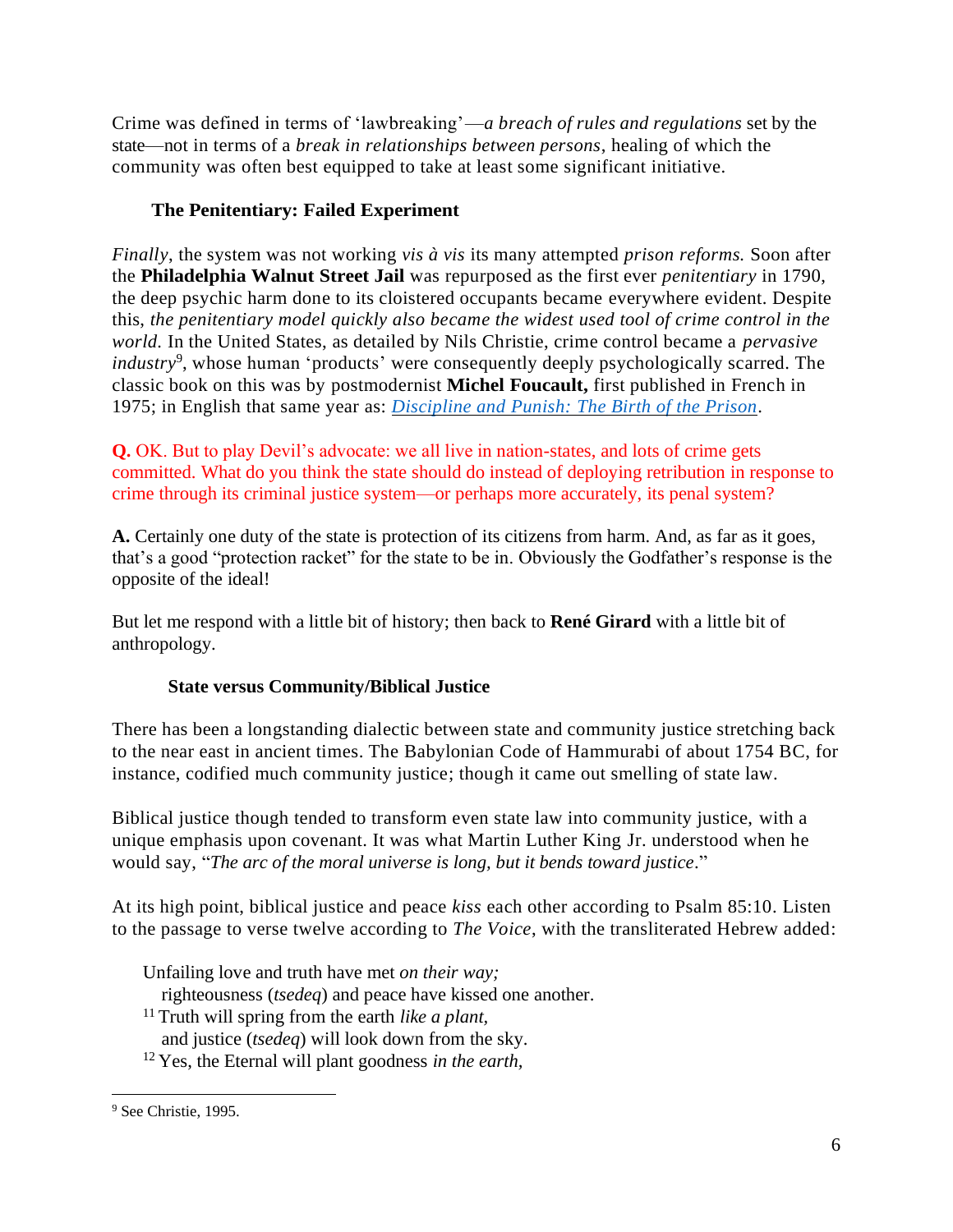and our land will yield great abundance.

A similar note is struck in Isaiah 32:15 to 18:

- *So it will be* until God pours out the Spirit from up above, and *the land comes alive again—*desert to fertile field, fertile field to forest.
- <sup>16</sup> Then justice (*tsedeq*) *and truth* will settle in the desert places, and righteousness (*tsedeq*) will infuse the fertile land.
- <sup>17</sup> Then righteousness (*tsedeq*) will yield peace, and the quiet and confidence that attend righteousness (*tsedeq*) will be present forever.
- <sup>18</sup> My people's homes and hometowns will be filled with peace; *they'll relax,* safe and secure.

Without doing a Hebrew word study, this kind of justice that Dutch criminologist **Herman Bianchi** dubbed "*tsedeka* justice", with a greater antiquity than the Aristotelian "Give everyone his due."—that was also rife with inequities, constitutes a central biblical Hebrew concept. (The term "*tesedka*" occurs 157 times throughout the Hebrew Bible, as does the related "*tsedeq*", found 119 times. The adjective "*tsaddiq*" appears 206 times.) For Bianchi the power of this idea is not based upon a religious notion of revelation from God, rather upon its ability to sensitize us and point to another way of doing humanitarian justice.

A provisional definition early in the chapter on "tsedeka" proves to be his final:

…not an intention, but the incessant diligence to make people experience the genuine substantiation of confirmed truth, rights, and duties and the eventual release from guilt, within a system of eunomic [healing, reintegrative] law.<sup>10</sup>

Whatever else, this kind of justice is non-punitive, non-retributive. Bianchi directly contrasts the "*tsedeka*" model with the conventional justice model. "Give everyone his due" in the latter leaves the *status quo* unchallenged, rank inequality the norm; whereas in "*tsedeka"*  there is a constant dynamic of change and equal treatment.

*Intention* is paramount in the retributive system; *results*—a genuine experience of healing justice—vital in the other. "A tree is recognized by its fruit . . . (Matthew 12:33)" is the Judaeo-Christian wisdom about the primacy of the *outcome* of justice. Bianchi stated  $e$ lsewhere<sup>11</sup> that, though the intention of prison reformers in initiating the "American penitentiary experiment" in 1790, was to better the lot of criminals, in fact, the results as said were ever afterwards disastrous, a fact so thoroughly documented as not to need repetition.

*Moving on*: in the eleventh to thirteenth centuries in Europe as one historian explains:

… the state began to replace the individual as the guiding force behind prosecutions… With the [eventual] appearance of the state as the sole source of prosecutorial energy, the criminal act could no longer be viewed as an attack by

<sup>10</sup>Bianchi, 1994, p. 48.

<sup>&</sup>lt;sup>11</sup> Keynote presentation at ICOPA II, 1985, Amsterdam.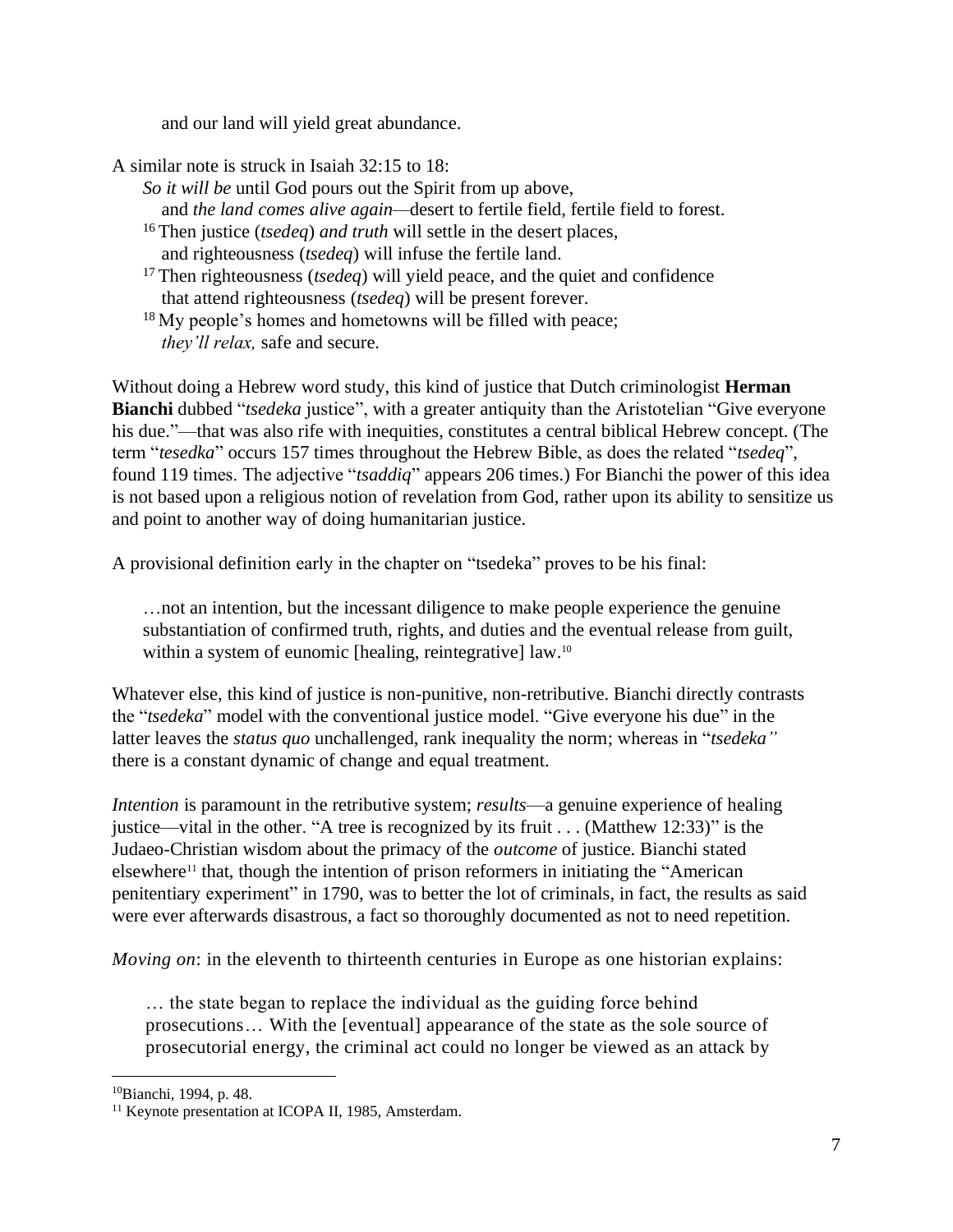one person on another; *it was now an offence committed against society at large*. 12

*Regina versus the individual* in British common law which Canada and the British Commonwealth inherited (*we the people* of whatever state *versus the individual* in the U.S.), gradually became the new state-centred justice system. I know for instance of a rape victim who fantasizes about calling the Queen (*Regina*) on the anniversary of the rape to ask *how the Queen is doing . . .*

The elements of this enduring move to state law in Western jurisprudence—this "stealing justice-making from the community" were:

1. the separation of criminal and civil wrongs;

2. the assumption of the centrality of the state, thus moving all criminality to the public realm;

3. the assumption of harsh punishment as normative  $-$  i.e., 'pain delivery', as a distinguishing mark of criminal law;

4. a move to formal rationalism and codification of law, displacing informal, relationship-oriented custom law.

In short: the developing criminal justice system in the West over the past millennium lost an earlier *peacemaking* orientation to crime; in its place became dominant what the Nixon administration in the 20<sup>th</sup> century declared to be a "*War on Crime*." And prison populations have exploded in the United States ever since! Today, with over 2.3 million incarcerated, it is the highest *per capita* prison population in the world. *Land of the Free, indeed!*

Already alluded to, Nils Christie authored *[Crime Control as Industry: Towards Gulags Western](https://www.amazon.ca/Crime-Control-As-Industry-Routledge-ebook/dp/B01M1NR924/ref=sr_1_1?dchild=1&keywords=Crime+Control+as+Industry%3A+Towards+Gulags+Western+Style&qid=1596521351&sr=8-1)  [Style?](https://www.amazon.ca/Crime-Control-As-Industry-Routledge-ebook/dp/B01M1NR924/ref=sr_1_1?dchild=1&keywords=Crime+Control+as+Industry%3A+Towards+Gulags+Western+Style&qid=1596521351&sr=8-1)*, which looked at the American system. When first published in 1994, there was a question mark after the last word: *Style*. In subsequent editions, the question mark was removed . . . *The industrialization of punishment had arrived—indeed exploded!* And Christie, like Karl Menninger in *The Crime of Punishment*, insisted that the true and present danger in Western society were *not* the criminals in their confines, *rather*, the crime control industry itself, that in a so many ways holds entire societies hostage behind prison walls of fear and neglect, imitators indeed of the very darkest urges of our human condition.

The United States has roughly 5 percent of the world's population, and 25 percent of the world's prisoners. In 1975, the combined state and federal prison population of the United States was 300,000 men and women. By 2006, in three decades it had exploded to 2.3 million, and has remained more or less there. In other words, as social critic **Ivan Illich** warned, the Western state, supremely modelled in the United States, had become in turn a state modelled after the notorious Russian gulag. The third edition of Christie's book was published before September 11, 2001. His forewarnings have been so much more profoundly the case ever since.

**Q.** You're alluding to Girardian mimetic theory and we do need to go there. But first, would

<sup>12</sup> See Weisser 1979, p. 100 (emphasis added). Cf. also Berman, 1983.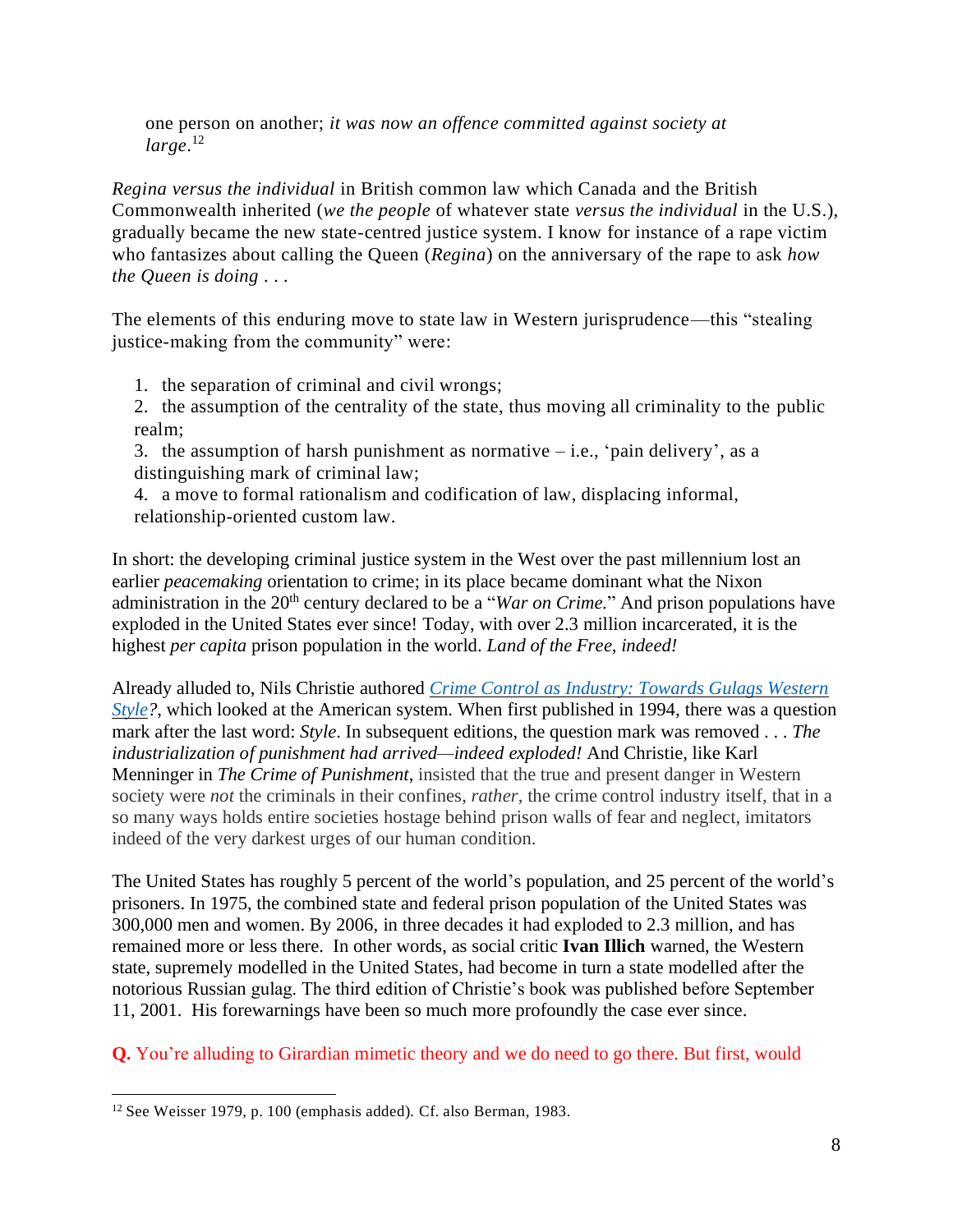### please situate *Restorative Justice* intellectually and historically.

### **A. Emergence of Restorative Justice**

Restorative Justice emerged then in *direct challenge to such developments in Western law*; in particular as *an alternative to a decidedly violent and punitive reality*.

### **First Criminal Justice Jurisdiction Case of Restorative Justice**

In 1974, two youths who one night had been drinking and while driving around had been pulled over by the police and sent home. Getting drunk later on, they set out to take out their frustrations on the small community of Elmira, Ontario, Canada by doing damage to twenty-two different vehicles, homes and buildings. Several months later the youths pleaded guilty to the charges, and the Judge ordered a Pre-Sentence Report. Two Mennonites, one a Probation Officer who wrote the Report, decided to suggest a novel sentencing idea to the Judge: **ordering offenders** *first* **to "make it right" with their victims.**

The Judge indicated that the notion had lots of merit, but it was simply to his awareness unprecedented in Western jurisprudence. He made a fateful choice nonetheless when he decided *Why not?* and put the sentencing over until the youths had met each of the victims who were open to the encounter.

Out of that resultant positive experience arose in 1975 the first ever 'Victim Offender Reconciliation *Project* (VORP)', later to become known widely as Victim Offender Mediation, or simply Mediation Services. It was also generally acknowledged to be *the first ever expression of Restorative Justice in a criminal justice jurisdiction in the Western world.* Though other alternatives to Western punitive justice were also stirring. The ensuing model became eventually the most replicated in mediation programs worldwide.

There were however indigenous *community justice* procedures stretching back millennia everywhere in the colonized world. Such approaches informed hugely developments in Canadian criminal justice such as Circle Sentencing; in New Zealand, Family Group Conferencing; etc., etc.

The so-called "Elmira Case"<sup>13</sup> or "Kitchener Experiment" was then a kind of proverbial shot that echoed around the world.

Two years later in 1977, I became second Director of that first ever Restorative Justice program, under Mennonite Central Committee Ontario, that launched me on a wonderful Restorative Justice journey ever since.

**Q.** So, where did such violent notions of punishment originate and become the norm in criminal justice in the West?

#### **A. Ubiquitous Cultural Scapegoating Violence and Criminal Justice**

<sup>13</sup> See a fuller account in Dean Peachey's "The Kitchener Experiment", 1989.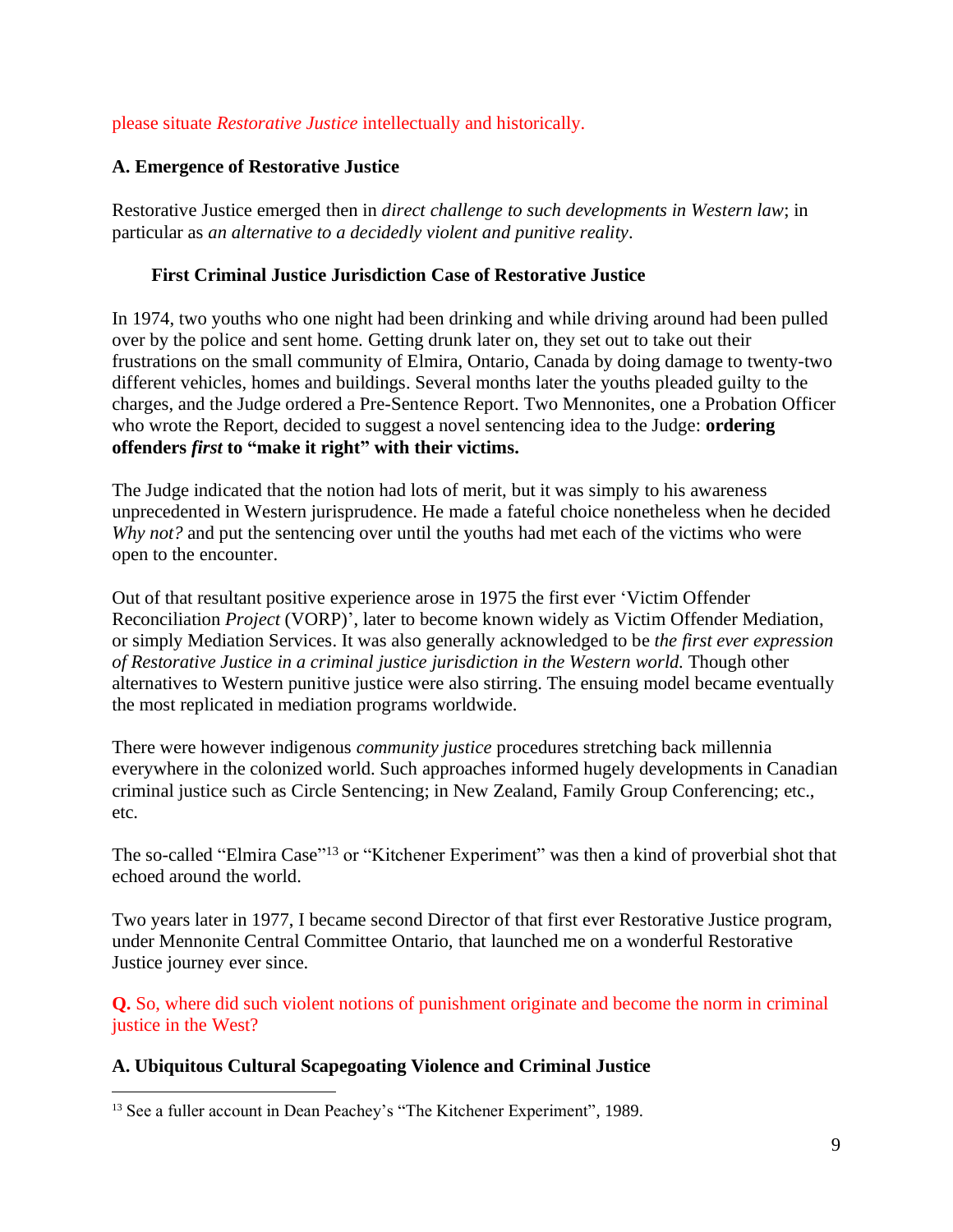I've discussed already how the formation of Western criminal justice systems were *prima facie* protection rackets akin to the Mob—only with societal legitimation.

When one goes back further and poses the above question generically, even of all cultures past and present, anthropologist **[René Girard](https://waynenorthey.com/?s=Ren%C3%A9+Girard)** argues that the *founding moment* of every society known to history is in fact *violence*—as stated earlier. All human societies then employ a *scapegoat mechanism* in order to contain the violence, in order to restore social cohesion.

In Western Christian cultures, this form of scapegoating violence eventually was supportive of and spread by a highly retributive interpretation (many say wrongly) of Saint Anselm's 11<sup>th</sup>century *satisfaction theory* of the *atonement* 14 .

Early in the development of Restorative Justice in Canada, my friend Professor Vern Redekop<sup>15</sup> of St. Paul University, Ottawa Canada, authored a widely received piece: *[Scapegoats, the Bible,](https://waynenorthey.com/wp-content/uploads/2016/06/Issue-13.pdf)  [and Criminal Justice: Interacting with René Girard](https://waynenorthey.com/wp-content/uploads/2016/06/Issue-13.pdf)*.

In it Redekop posed the question:

Is it possible that what *we* call a criminal justice system is really a scapegoat mechanism? (p. 1, emphasis in original).

He then analysed Girard's thesis about cultural scapegoat mechanisms found in all historical periods and cultures. He answered the question he posed affirmatively, writing:

It [*is*] possible to think of the criminal justice system as *one gigantic scapegoat mechanism for society* (p. 33, emphasis in original).

He explained:

When one considers how much crime is unreported, how few crimes are brought to trial and among those how few result in conviction and prison sentences it turns out that we in Canada imprison on the order of 3% of criminals… This tiny percentage of offenders who are severely punished can be thought of as *a collective* 

<sup>&</sup>lt;sup>14</sup> See Gorringe, 1996.

<sup>&</sup>lt;sup>15</sup> Professor Redekop has been working creatively in conflict studies for decades. You may see more of his work, also in relation to René Girard, [here](http://ustpaul.ca/index.php?mod=employee&id=48) (last accessed March 20, 2017).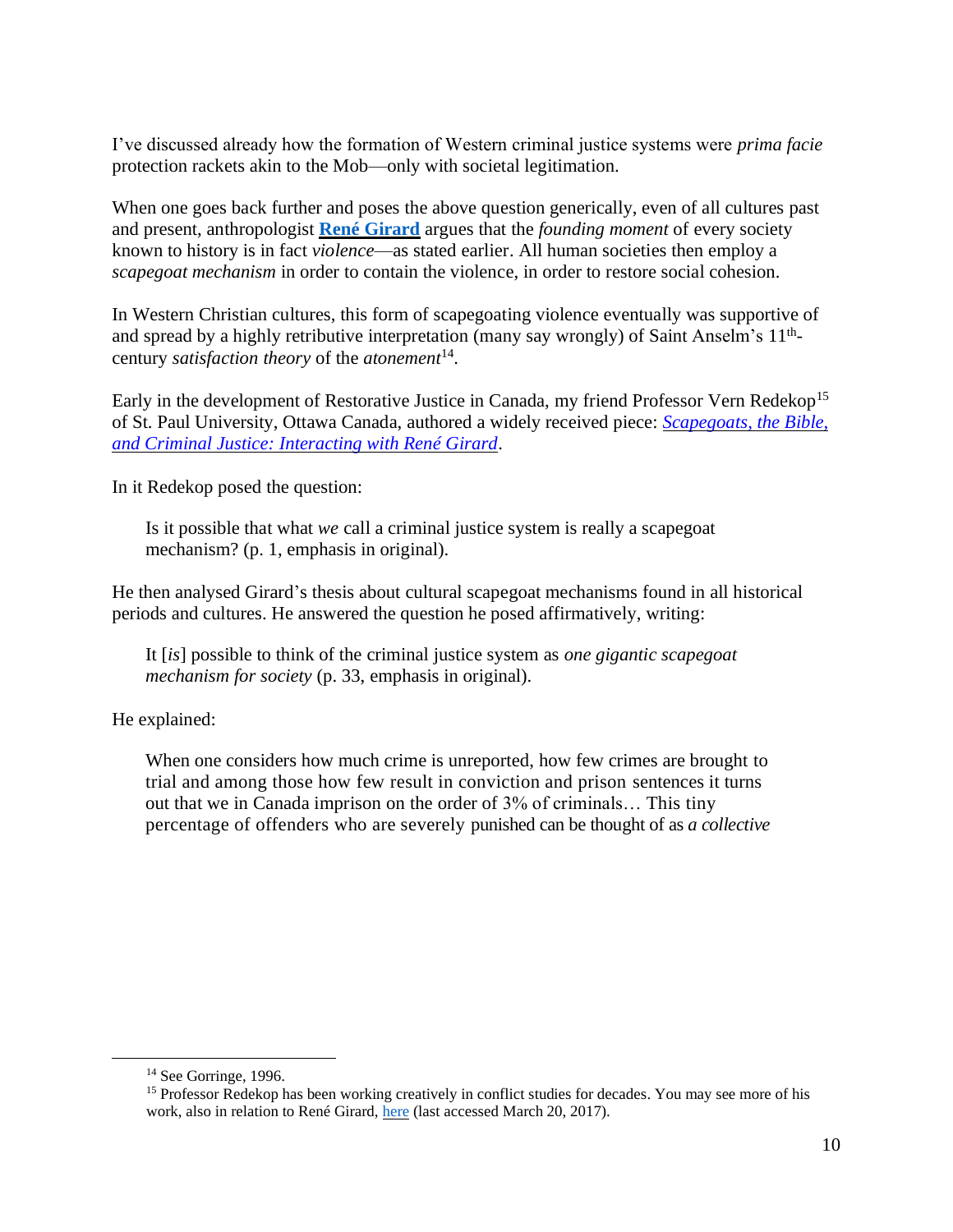*scapegoat for society*. Those individual criminals who warrant sensational news coverage, can function as scapegoats themselves.  $16/17$ 

The case of **Bobby Oatway** was a classic Canadian example. You may read the paper **Chaplain Hugh Kirkegaard** and I did, on my website and in Volume One of my publication series, *[Justice That Transforms](https://waynenorthey.com/justice/justice-that-transforms/?theme_preview=true&iframe=true&frame-nonce=0c7fbeb969)*, entitled: Scapegoating [the Sex Offender.](https://waynenorthey.com/2015/03/20/scapegoating-the-sex-offender/)

In this context of criminal scapegoating, Restorative Justice poses perhaps the most troubling yet simple rhetorical question*:* 

*Why harm people who harm people to teach people that harming people is wrong?*

The Restorative Justice vision moves away from a *warmaking*, scapegoat mechanism to a *peacemaking* way of nonviolence in a bid to break definitively with the endless cycles of recurrent scapegoating violence in Western criminal justice.

Another good friend, **Ruth Morris**, who died in 2001 not long after having received the Order of Canada—our highest government honour—was always displeased with the term 'Restorative Justice', *because it was not radical, or did not cut to the justice roots, or did not go far enough!* Her preferred term was "*Transformative Justice*".

The series of my writings being published now, just mentioned, is called *Justice [That Transforms](https://waynenorthey.com/justice/justice-that-transforms/)* in Ruth's honour. Following Ruth's trajectory, *Justice that Transforms* includes a vigorous fulsome challenge to what Catholic Worker founder Dorothy Day repeatedly dubbed "the dirty rotten system," of which Western criminal justice is a key component. Canadian singer Bruce Cockburn's "Lovers in a Dangerous Time" contains the stunning image: *gotta kick at the darkness 'til it bleeds daylight*.

Such a trajectory also encompassed [prison abolitionism.](https://en.wikipedia.org/wiki/Prison_abolition_movement) ["The International Conference on Penal](https://abolitionistfutures.com/)  [Abolition](https://abolitionistfutures.com/) (ICOPA—which originally used the word "*Prison*" in place of later "*Penal*") had its first Conference in 1983 in Toronto, which I attended. It was first organized by Ruth Morris. Several more followed. I attended many.

It was from the amazing book *[Criminology As Peacemaking](https://books.google.ca/books/about/Criminology_as_peacemaking.html?id=UVHSAAAAIAAJ&redir_esc=y)* published in 1991 by criminologists

<sup>&</sup>lt;sup>16</sup> Gil Bailie, 1995, supplies a particularly sinister example, the 1989 execution of serial killer Theodore Bundy, when hundreds of men, women and children camped outside the Florida prison in a festive spirit one reporter likened to a *Mardi Gras*. The same reporter described the event as:

<sup>…</sup> a brutal act… [done] in the name of civilization (p. 79).

Bailie reflects on that commentary thus:

It would be difficult to think of a more succinct summation of the underlying anthropological dynamic at work: *a brutal act done in the name of civilization*, an expulsion or execution that results in social harmony. Clearly, after the shaky justifications based on deterrence or retribution have fallen away, this is the stubborn fact that remains: a brutal act is done in the name of civilization. If we humans become too morally troubled by the brutality to revel in the glories of the civilization made possible by it, we will simply have to reinvent culture. This is what Nietzsche saw through a glass darkly. This is what Paul sensed when he declared the old order to be a dying one (I Cor. 7:31). This is the central anthropological issue of our age, p. 79, emphasis in original.

<sup>17</sup> Redekop, *Scapegoats*, pp. 33 and 34, emphasis added.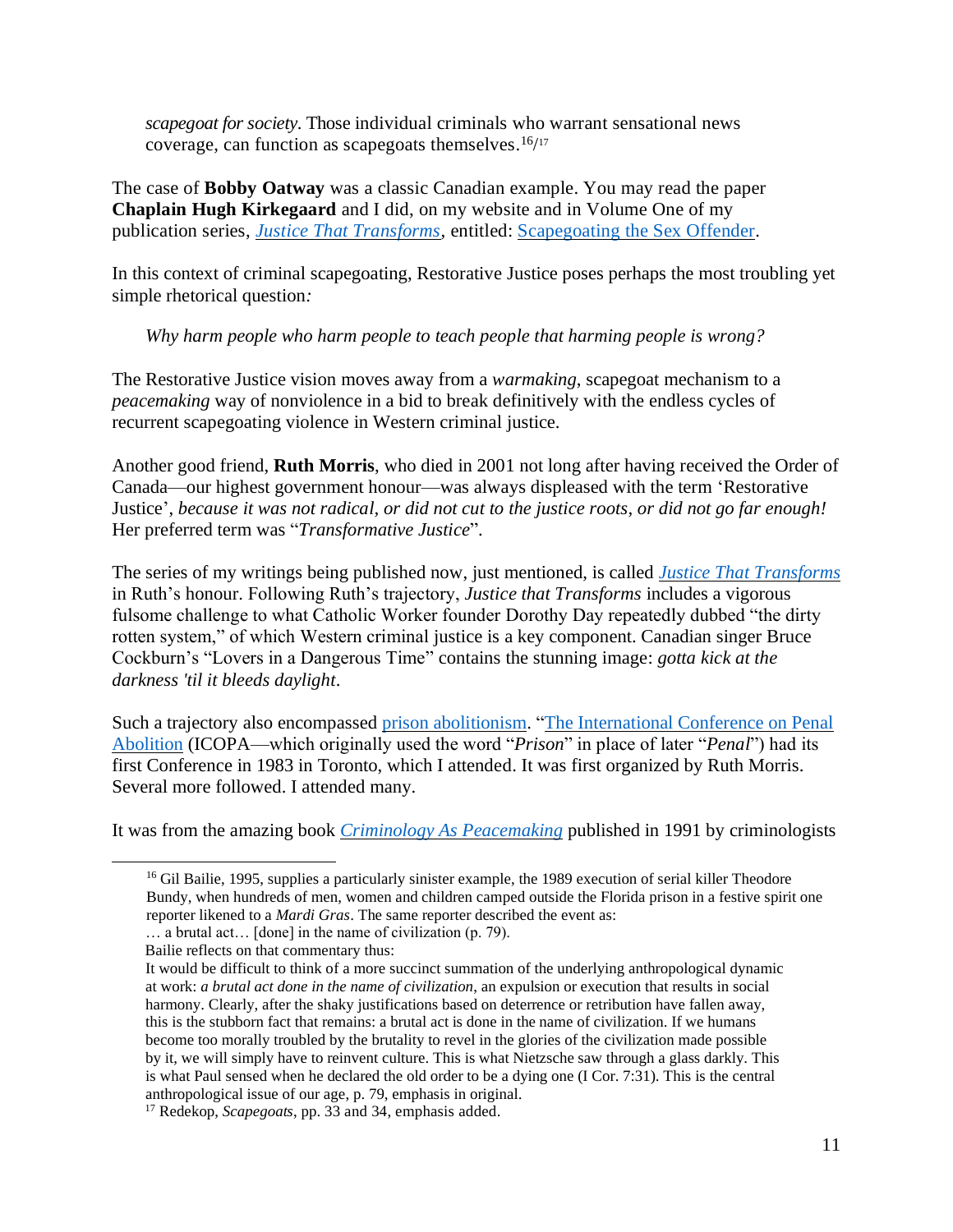[Harold Pepinsky](https://cjrc.osu.edu/people/pepinsky) and [Richard Quinney](https://en.wikipedia.org/wiki/Richard_Quinney) that I learned ever after to describe Restorative Justice at its simplest to be a *peacemaking*, not *a warmaking* response to crime—one quite expandable to all brokenness in human *and* international relationships. A chapter for instance in my book series is entitled ["Is There A Place For Dreaming?: Restorative Justice and International State](https://waynenorthey.com/2015/03/18/is-there-a-place-for-dreaming-restorative-justice-and-international-state-conflict/)  [Conflict"](https://waynenorthey.com/2015/03/18/is-there-a-place-for-dreaming-restorative-justice-and-international-state-conflict/). It was directly in line with Ruth's "release-all-prisoners" Transformative Justice trajectory.

**Q. Thanks for this reminder that penal or retributive or violent justice that claims to pay a debt to abstract society has served neither perpetrators nor those harmed by them. Thanks Wayne for this Q & A presenting a restorative vision. Could I have you do a wrap-up as bring this all to a close.**

#### **A. Conclusion**

I have used at times the term '*Inclusive Justice*' to capture the deep theology and practice of a *peacemaking* theory of the atonement.

For a millennium the Judaeo-Christian tradition has given the West a legacy of violence in response to crime. It need not have according to its original trajectory and its central protagonist, **Jesus**. We need to revisit the powerful dynamic of subversion of all violence in that tradition, in order for society to internalize deeply *the very human story* of *Inclusive Justice*, which is our cosmic destiny. Then we need to connect ourselves to it existentially with all the will, energy, and imagination we can muster. And one day, according to the biblical image of the *Peaceable Kingdom*,

*The wolf will live with the lamb, the leopard will lie down with the goat, the calf and the lion and the yearling together; and a little child will lead them… They will neither harm nor destroy on all my holy mountain, for the earth will be full of the knowledge of the LORD as the waters cover the sea* (Isaiah 11:6-9).

*Transformative, Inclusive Justice* that *never* excludes, and the promise of the *Peaceable Kingdom* are the *endgame* of Restorative Justice, to which *I say resoundingly*: **Amen!**

#### **References**

Armenic, Jerry (1984). *Victims, The Orphans of Justice*, Toronto: McClelland and Stewart-Bantam.

Berman, Harold J. (1983/1997). *Law and Revolution: The Formation of the Western Legal Tradition*, Cambridge: Harvard University Press.

Bianchi, Herman (September, 1973). "Tsedeka-Justice", *Review for Philosophy and Theology*.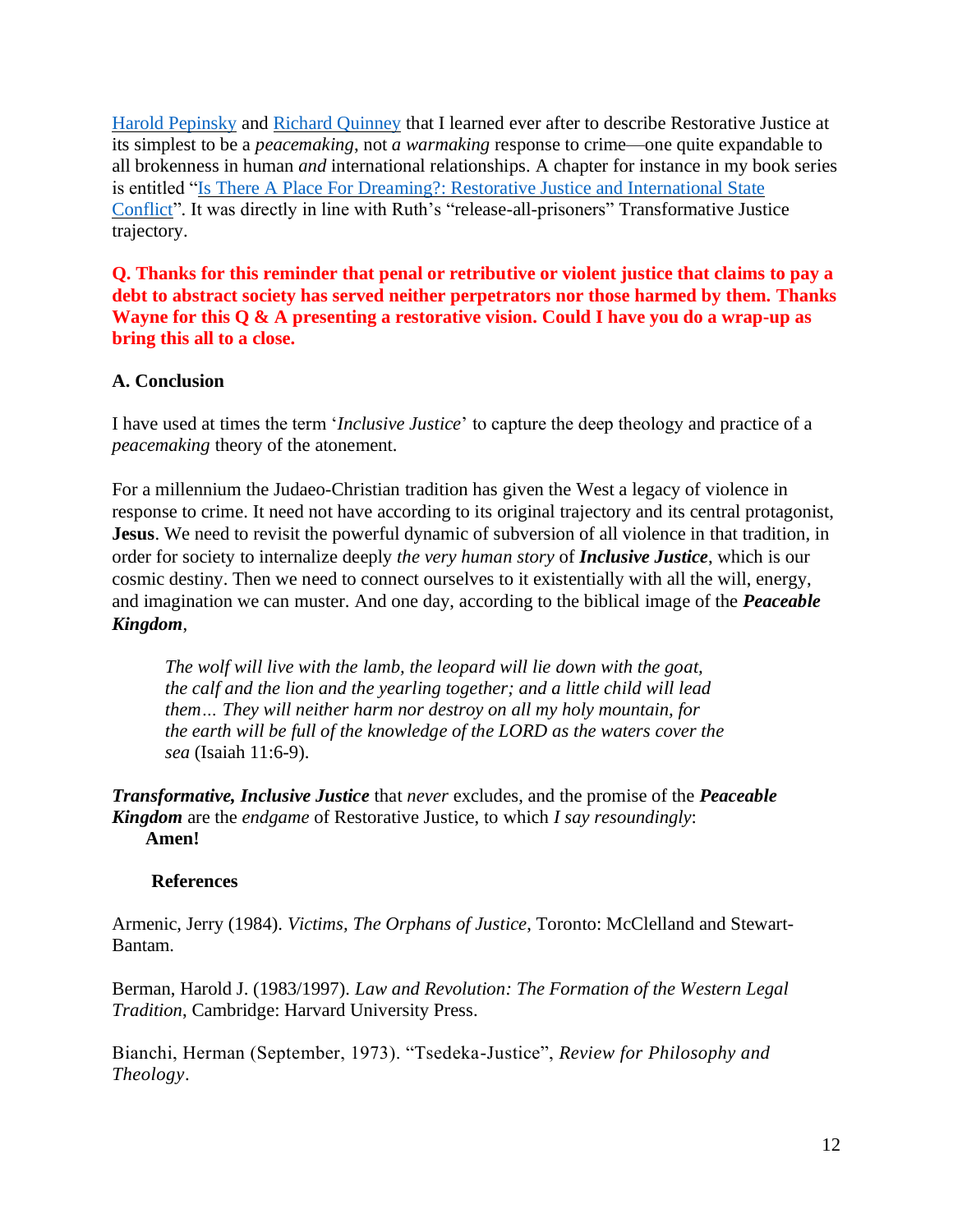\_\_\_\_\_\_\_\_\_\_\_\_\_\_, (1994). *Justice as Sanctuary: Toward a New System of Crime Control*, Bloomington: Indiana University Press.

Cavanaugh, William (1995). "A FIRE STRONG ENOUGH TO CONSUME THE HOUSE:" THE WARS OF RELIGION AND THE RISE OF THE STATE, in *Modem Theology* 11:4 October, ISSN 0266-717.

Christie, Nils (1982)*. Limits to Pain*, Martin Robertson, Oxford.

\_\_\_\_\_\_\_\_\_\_\_\_(1995). *Crime Control as Industry: Towards GULAGS, Western Style*, London: Routledge.

Foucault, Michel (1975/1995). *Discipline and Punish: The Birth of the Modern Prison*, New York: Vintage.

Gatrell, V.A.C., Bruce Lenman, and Geoffrey Parker (1980)*.* "The State, the Community and the Criminal Law in Early Modern Europe", in *Crime and the Law, The Social History of Crime in Western Europe since 1500*, London: Europa Publications.

Menninger, Karl (1966/1977). *The Crime of Punishment*, New York: Penguin Paperbacks.

Morris, Mark (1976). *Instead of Prisons: a Handbook for Abolitionists*, Syracuse, New York: P.R.E.A.P. [PRISON RESEARCH EDUCATION ACTION PROJECT]

Northey, Wayne (1986). "Towards a New Paradigm of Justice", in Bianchi, Herman, and René van Swaaningen, Editors (1986). *Abolitionism: Towards A Non-Repressive Approach to Crime*, Amsterdam: Free University Press.

Peachey, Dean (1989). "The Kitchener Experiment", in Martin Wright and Burt Galaway, eds., *Mediation and Criminal Justice: Victims, Community, and Offenders,* Newbury Park, CA: Sage Publications.

Redekop, Vern (1993). *Scapegoats, the Bible, and Criminal Justice: Interacting with René Girard*, Akron: Mennonite Central Committee.

(2008). "A Post-Genocidal Justice of Blessing as an Alternative to a Justice of Violence: *[The Case of Rwanda](https://waynenorthey.com/wp-content/uploads/2018/06/V18-Rwanda-Justice-of-Blessing-Redekop-2.pdf)*", Barry Hart, Editor, *[Peacebuilding in Traumatized Societies](https://www.amazon.ca/Peacebuilding-Traumatized-Societies-Barry-Hart/dp/0761840354)*, Lanham: University Press of America.

\_\_\_\_\_\_\_\_\_\_\_\_\_(2009). *[From Violence to Blessing: How an Understanding of Deep-Rooted](https://www.amazon.ca/Violence-Blessing-Understanding-Deep-rooted-Reconciliation/dp/2895073090)  [Conflict Can Open Paths to Reconciliation](https://www.amazon.ca/Violence-Blessing-Understanding-Deep-rooted-Reconciliation/dp/2895073090)*, Ottawa: Novalis.

Reiman, Jeffrey (2016). *The Rich Get Richer and the Poor Get Prison*, New York: Routledge.

Taylor, Astra (2020). *Democracy May Not Exist, but We'll Miss It When It's Gone*, New York: Metropolitan Books.